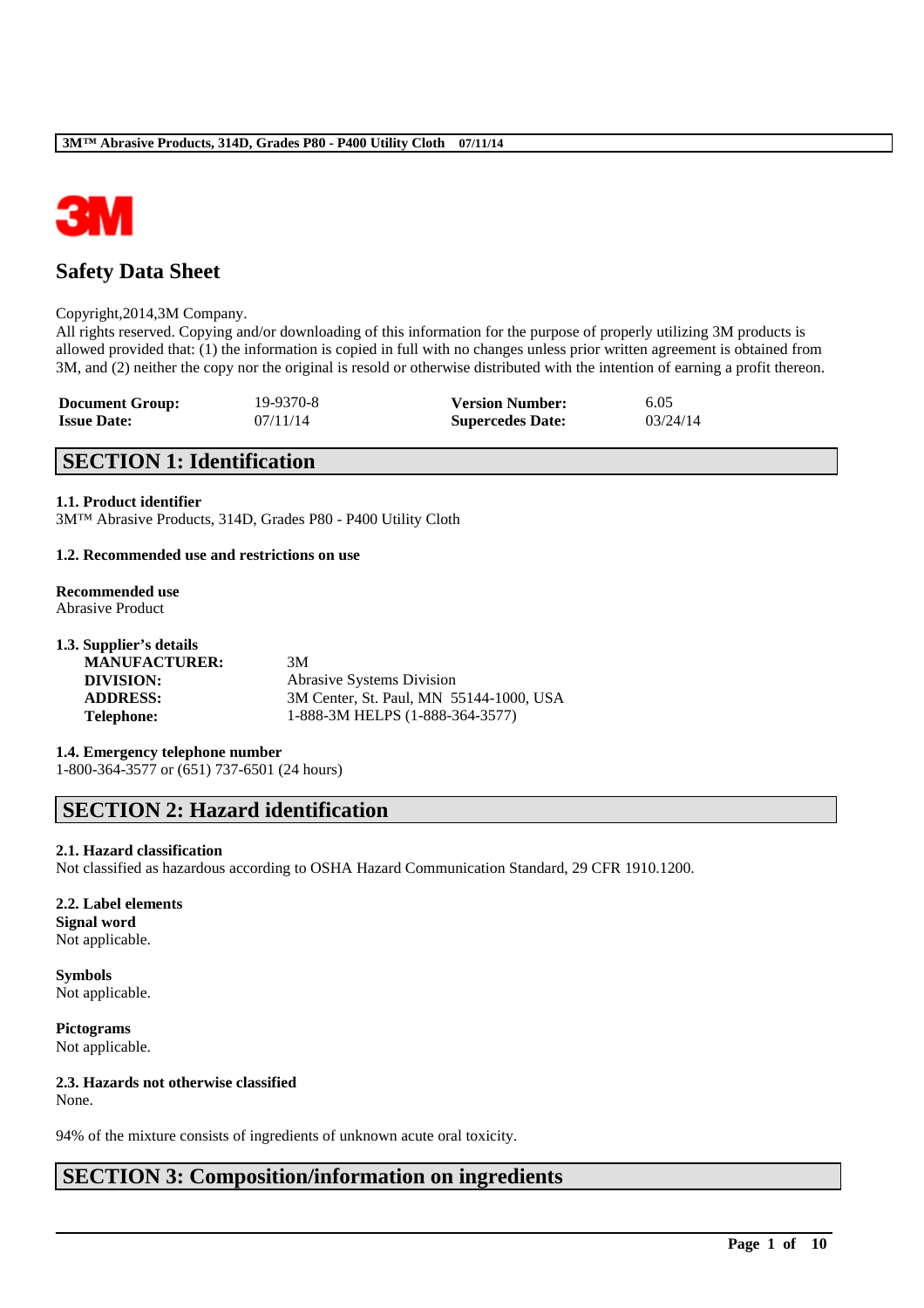| Ingredient                           | <b>C.A.S. No.</b> | $\%$ by Wt  |
|--------------------------------------|-------------------|-------------|
| Aluminum Oxide Mineral (non-fibrous) | 1344-28-1         | $20 - 45$   |
| Filler                               | 471-34-1          | $0 - 20$    |
| Filler                               | 1318-74-7         | $0.5 - 2$   |
| Titanium Dioxide                     | 13463-67-7        | $0.3 - 0.5$ |
| Carbon Black                         | 1333-86-4         | $0.1 - 0.5$ |
| Cured Resin                          | Mixture           | $15 - 35$   |
| Cloth Backing                        | None              | $25 - 65$   |

# **SECTION 4: First aid measures**

## **4.1. Description of first aid measures**

### **Inhalation:**

Remove person to fresh air. If you feel unwell, get medical attention.

### **Skin Contact:**

Wash with soap and water. If signs/symptoms develop, get medical attention.

### **Eye Contact:**

Flush with large amounts of water. Remove contact lenses if easy to do. Continue rinsing. If signs/symptoms persist, get medical attention.

### **If Swallowed:**

No need for first aid is anticipated.

# **4.2. Most important symptoms and effects, both acute and delayed**

See Section 11.1. Information on toxicological effects.

# **4.3. Indication of any immediate medical attention and special treatment required**

Not applicable

# **SECTION 5: Fire-fighting measures**

## **5.1. Suitable extinguishing media**

In case of fire: Use a fire fighting agent suitable for ordinary combustible material such as water or foam to extinguish.

# **5.2. Special hazards arising from the substance or mixture**

None inherent in this product.

# **Hazardous Decomposition or By-Products**

| <b>Substance</b> | Condition         |
|------------------|-------------------|
| Carbon monoxide  | During Combustion |
| Carbon dioxide   | During Combustion |

# **5.3. Special protective actions for fire-fighters**

No special protective actions for fire-fighters are anticipated.

# **SECTION 6: Accidental release measures**

#### **6.1. Personal precautions, protective equipment and emergency procedures** Observe precautions from other sections.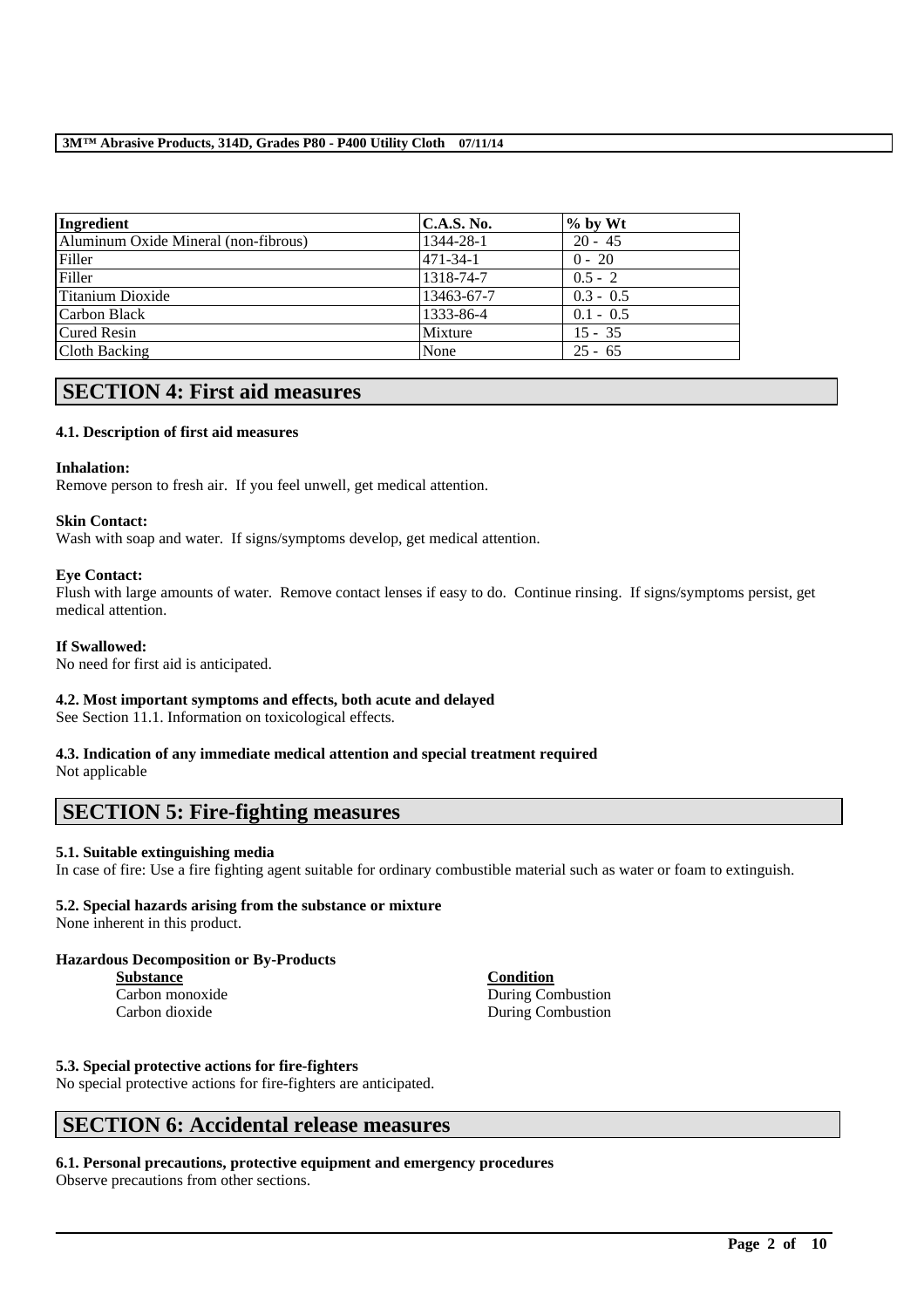### **6.2. Environmental precautions**

Not applicable.

**6.3. Methods and material for containment and cleaning up** Not applicable.

# **SECTION 7: Handling and storage**

## **7.1. Precautions for safe handling**

Avoid breathing of dust created by sanding, grinding or machining. Combustible dust may form by action of this product on another material (substrate). Dust generated from the substrate during use of this product may be explosive if in sufficient concentration with an ignition source. Dust deposits should not be allowed to accumulate on surfaces because of the potential for secondary explosions.

### **7.2. Conditions for safe storage including any incompatibilities**

No special storage requirements.

# **SECTION 8: Exposure controls/personal protection**

### **8.1. Control parameters**

### **Occupational exposure limits**

| <b>Ingredient</b>             | <b>C.A.S. No.</b> | <b>Agency</b> | Limit type                    | <b>Additional Comments</b> |
|-------------------------------|-------------------|---------------|-------------------------------|----------------------------|
| Aluminum, insoluble compounds | 1318-74-7         | <b>ACGIH</b>  | TWA(respirable fraction):1    | A4: Not class. as human    |
|                               |                   |               | mg/m3                         | carcin                     |
| Carbon Black                  | 1333-86-4         | <b>ACGIH</b>  | TWA(inhalable fraction):3     | A3: Confirmed animal       |
|                               |                   |               | mg/m3                         | carcin.                    |
| Carbon Black                  | 1333-86-4         | <b>CMRG</b>   | TWA:0.5 $mg/m3$               |                            |
| Carbon Black                  | 1333-86-4         | <b>OSHA</b>   | TWA:3.5 mg/m3                 |                            |
| Aluminum Oxide Mineral (non-  | 1344-28-1         | <b>CMRG</b>   | $TWA:1$ fiber/cc              |                            |
| fibrous)                      |                   |               |                               |                            |
| Aluminum Oxide Mineral (non-  | 1344-28-1         | <b>OSHA</b>   | TWA(as total dust):15         |                            |
| fibrous)                      |                   |               | mg/m3;TWA(respirable          |                            |
|                               |                   |               | fraction):5 mg/m3             |                            |
| Aluminum, insoluble compounds | 1344-28-1         | <b>ACGIH</b>  | TWA(respirable fraction):1    | A4: Not class. as human    |
|                               |                   |               | mg/m3                         | carcin                     |
| <b>Titanium Dioxide</b>       | 13463-67-7        | <b>ACGIH</b>  | $TWA:10$ mg/m $3$             | A4: Not class. as human    |
|                               |                   |               |                               | carcin                     |
| <b>Titanium Dioxide</b>       | 13463-67-7        | <b>CMRG</b>   | TWA(as respirable dust):5     |                            |
|                               |                   |               | mg/m3                         |                            |
| <b>Titanium Dioxide</b>       | 13463-67-7        | <b>OSHA</b>   | TWA(as total dust):15 mg/m3   |                            |
| Filler                        | $471 - 34 - 1$    | <b>CMRG</b>   | TWA:10 mg/m3;STEL:20          |                            |
|                               |                   |               | mg/m3                         |                            |
| Limestone                     | $471 - 34 - 1$    | <b>OSHA</b>   | TWA(as total dust):15         |                            |
|                               |                   |               | mg/m3;TWA(respirable          |                            |
|                               |                   |               | fraction): $5 \text{ mg/m}$ 3 |                            |

\_\_\_\_\_\_\_\_\_\_\_\_\_\_\_\_\_\_\_\_\_\_\_\_\_\_\_\_\_\_\_\_\_\_\_\_\_\_\_\_\_\_\_\_\_\_\_\_\_\_\_\_\_\_\_\_\_\_\_\_\_\_\_\_\_\_\_\_\_\_\_\_\_\_\_\_\_\_\_\_\_\_\_\_\_\_\_\_\_\_

ACGIH : American Conference of Governmental Industrial Hygienists

AIHA : American Industrial Hygiene Association

CMRG : Chemical Manufacturer's Recommended Guidelines

OSHA : United States Department of Labor - Occupational Safety and Health Administration

TWA: Time-Weighted-Average

STEL: Short Term Exposure Limit

CEIL: Ceiling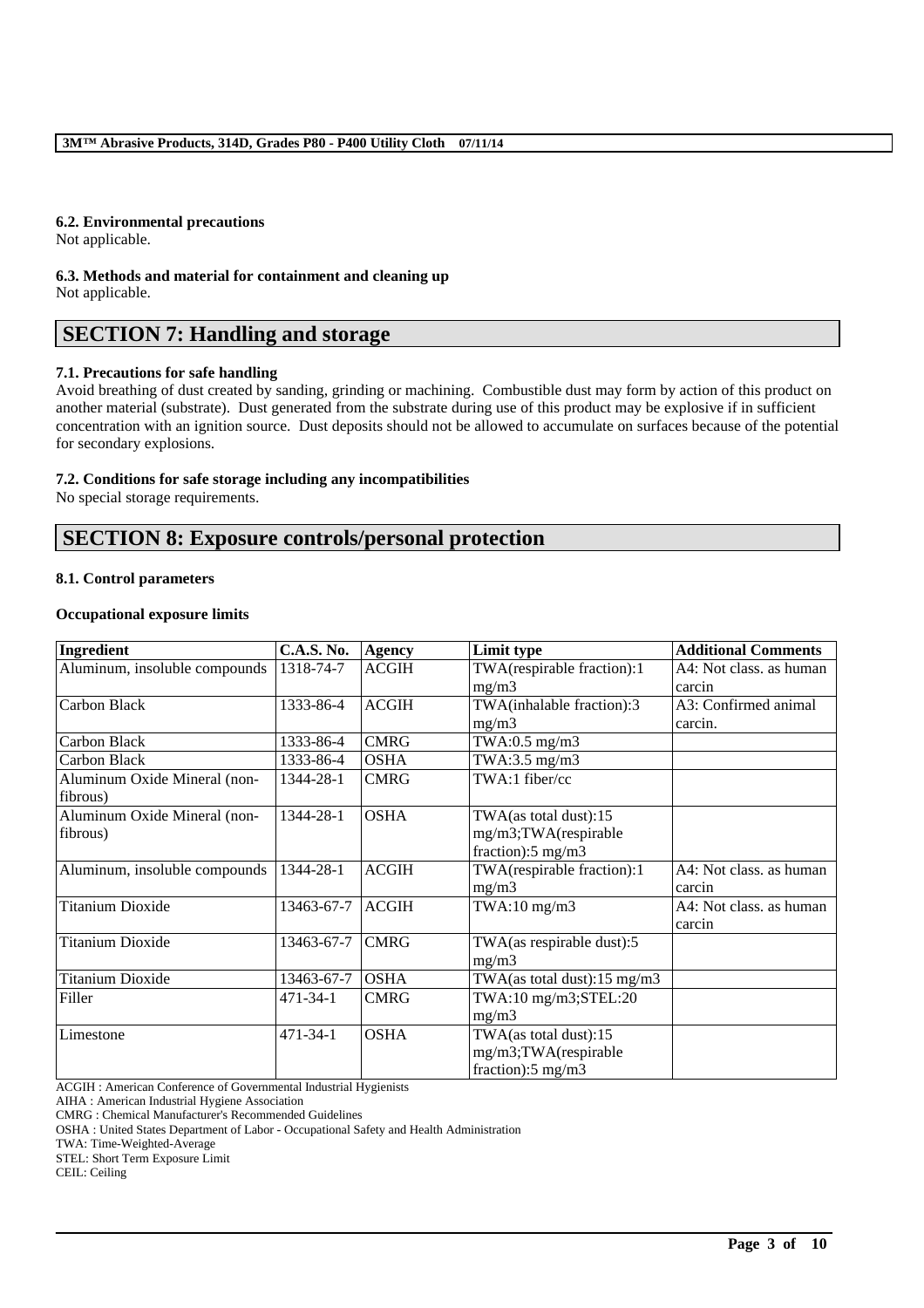### **8.2. Exposure controls**

#### **8.2.1. Engineering controls**

Provide appropriate local exhaust ventilation for sanding, grinding or machining. Use general dilution ventilation and/or local exhaust ventilation to control airborne exposures to below relevant Exposure Limits and/or control dust/fume/gas/mist/vapors/spray. If ventilation is not adequate, use respiratory protection equipment. Provide local exhaust at process emission sources to control exposure near the source and to prevent the escape of dust into the work area. Ensure that dust-handling systems (such as exhaust ducts, dust collectors, vessels, and processing equipment) are designed in a manner to prevent the escape of dust into the work area (i.e., there is no leakage from the equipment).

### **8.2.2. Personal protective equipment (PPE)**

### **Eye/face protection**

To minimize the risk of injury to face and eyes, always wear eye and face protection when working at sanding or grinding operations or when near such operations. Select and use eye/face protection to prevent contact based on the results of an exposure assessment. The following eye/face protection(s) are recommended: Safety Glasses with side shields

#### **Skin/hand protection**

Wear appropriate gloves to minimize risk of injury to skin from contact with dust or physical abrasion from grinding or sanding.

### **Respiratory protection**

Assess exposure concentrations of all materials involved in the work process. Consider material being abraded when determining the appropriate respiratory protection. Select and use appropriate respirators to prevent inhalation overexposure. An exposure assessment may be needed to decide if a respirator is required. If a respirator is needed, use respirators as part of a full respiratory protection program. Based on the results of the exposure assessment, select from the following respirator type(s) to reduce inhalation exposure:

\_\_\_\_\_\_\_\_\_\_\_\_\_\_\_\_\_\_\_\_\_\_\_\_\_\_\_\_\_\_\_\_\_\_\_\_\_\_\_\_\_\_\_\_\_\_\_\_\_\_\_\_\_\_\_\_\_\_\_\_\_\_\_\_\_\_\_\_\_\_\_\_\_\_\_\_\_\_\_\_\_\_\_\_\_\_\_\_\_\_

Half facepiece or full facepiece air-purifying respirator suitable for particulates

For questions about suitability for a specific application, consult with your respirator manufacturer.

# **SECTION 9: Physical and chemical properties**

### **9.1. Information on basic physical and chemical properties**

| <b>General Physical Form:</b>    | Solid                  |
|----------------------------------|------------------------|
| Odor, Color, Grade:              | Solid Abrasive Product |
| <b>Odor threshold</b>            | Not Applicable         |
| pH                               | Not Applicable         |
| <b>Melting point</b>             | Not Applicable         |
| <b>Boiling Point</b>             | Not Applicable         |
| <b>Flash Point</b>               | Not Applicable         |
| <b>Evaporation rate</b>          | Not Applicable         |
| <b>Flammability</b> (solid, gas) | Not Classified         |
| <b>Flammable Limits(LEL)</b>     | Not Applicable         |
| <b>Flammable Limits(UEL)</b>     | Not Applicable         |
| <b>Vapor Pressure</b>            | Not Applicable         |
| <b>Vapor Density</b>             | Not Applicable         |
| <b>Density</b>                   | Not Applicable         |
| <b>Specific Gravity</b>          | Not Applicable         |
| <b>Solubility In Water</b>       | Not Applicable         |
| Solubility- non-water            | Not Applicable         |
|                                  |                        |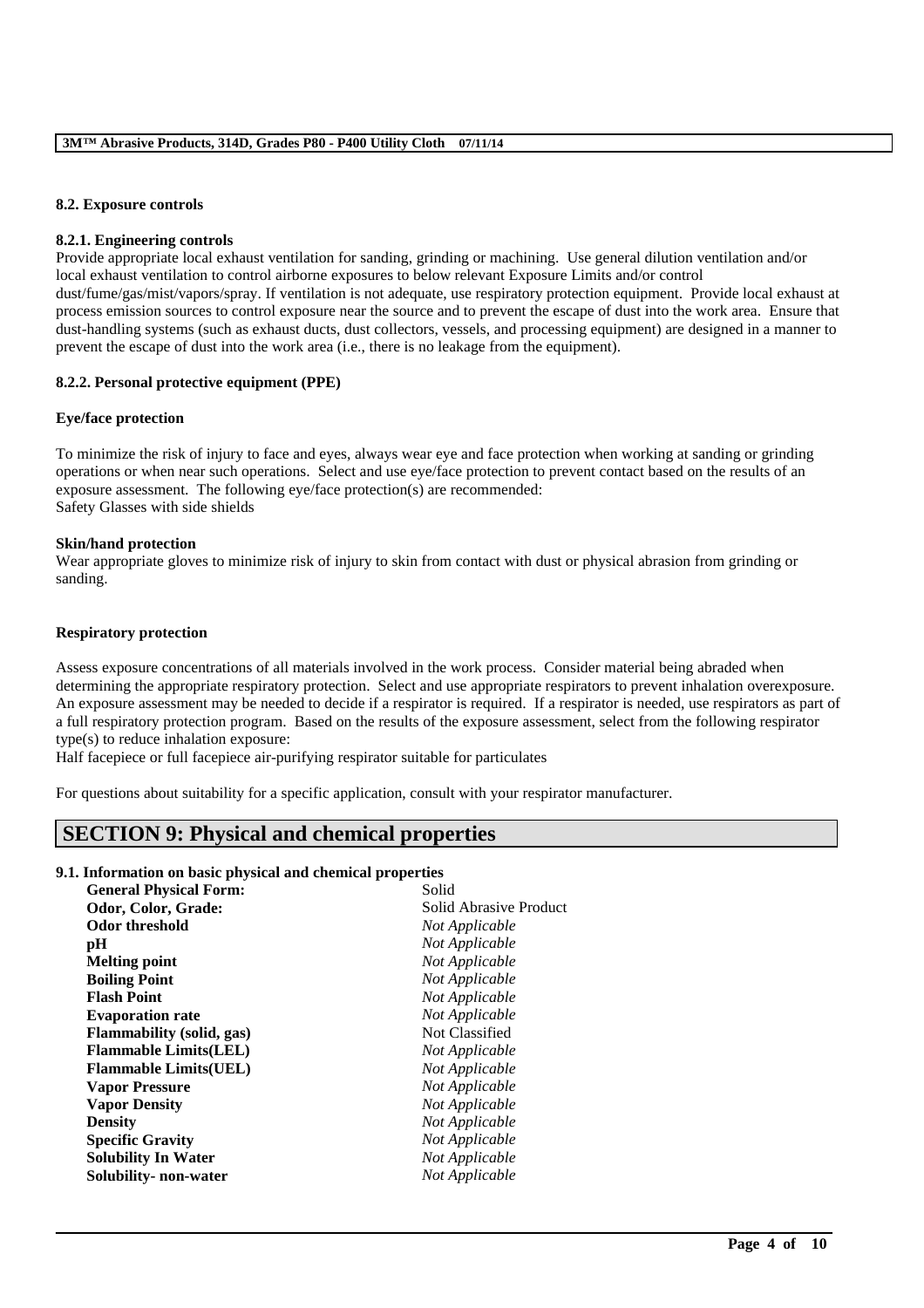| Partition coefficient: n-octanol/water |  |
|----------------------------------------|--|
| <b>Autoignition temperature</b>        |  |
| <b>Decomposition temperature</b>       |  |
| <b>Viscosity</b>                       |  |
| <b>Hazardous Air Pollutants</b>        |  |
| <b>Volatile Organic Compounds</b>      |  |
| <b>Percent volatile</b>                |  |

 $Not Appliedble$ **Not Applicable**  $Not Appliedble$  $Not Apolicable$ **Hazardous Air Pollutants** *No Data Available* **Volatile Organic Compounds** *No Data Available* **Percent volatile** *No Data Available*

# **SECTION 10: Stability and reactivity**

## **10.1. Reactivity**

This material is considered to be non reactive under normal use conditions.

# **10.2. Chemical stability**

Stable.

### **10.3. Possibility of hazardous reactions**

Hazardous polymerization will not occur.

**10.4. Conditions to avoid** None known.

#### **10.5. Incompatible materials** None known.

### **10.6. Hazardous decomposition products Substance Condition**

None known.

Refer to section 5.2 for hazardous decomposition products during combustion.

# **SECTION 11: Toxicological information**

**The information below may not be consistent with the material classification in Section 2 if specific ingredient classifications are mandated by a competent authority. In addition, toxicological data on ingredients may not be reflected in the material classification and/or the signs and symptoms of exposure, because an ingredient may be present below the threshold for labeling, an ingredient may not be available for exposure, or the data may not be relevant to the material as a whole.**

**11.1. Information on Toxicological effects**

**Signs and Symptoms of Exposure**

#### **Based on test data and/or information on the components, this material may produce the following health effects:**

# **Inhalation:**

Dust from grinding, sanding or machining may cause irritation of the respiratory system. Signs/symptoms may include cough, sneezing, nasal discharge, headache, hoarseness, and nose and throat pain.

\_\_\_\_\_\_\_\_\_\_\_\_\_\_\_\_\_\_\_\_\_\_\_\_\_\_\_\_\_\_\_\_\_\_\_\_\_\_\_\_\_\_\_\_\_\_\_\_\_\_\_\_\_\_\_\_\_\_\_\_\_\_\_\_\_\_\_\_\_\_\_\_\_\_\_\_\_\_\_\_\_\_\_\_\_\_\_\_\_\_

## **Skin Contact:**

Mechanical Skin irritation: Signs/symptoms may include abrasion, redness, pain, and itching.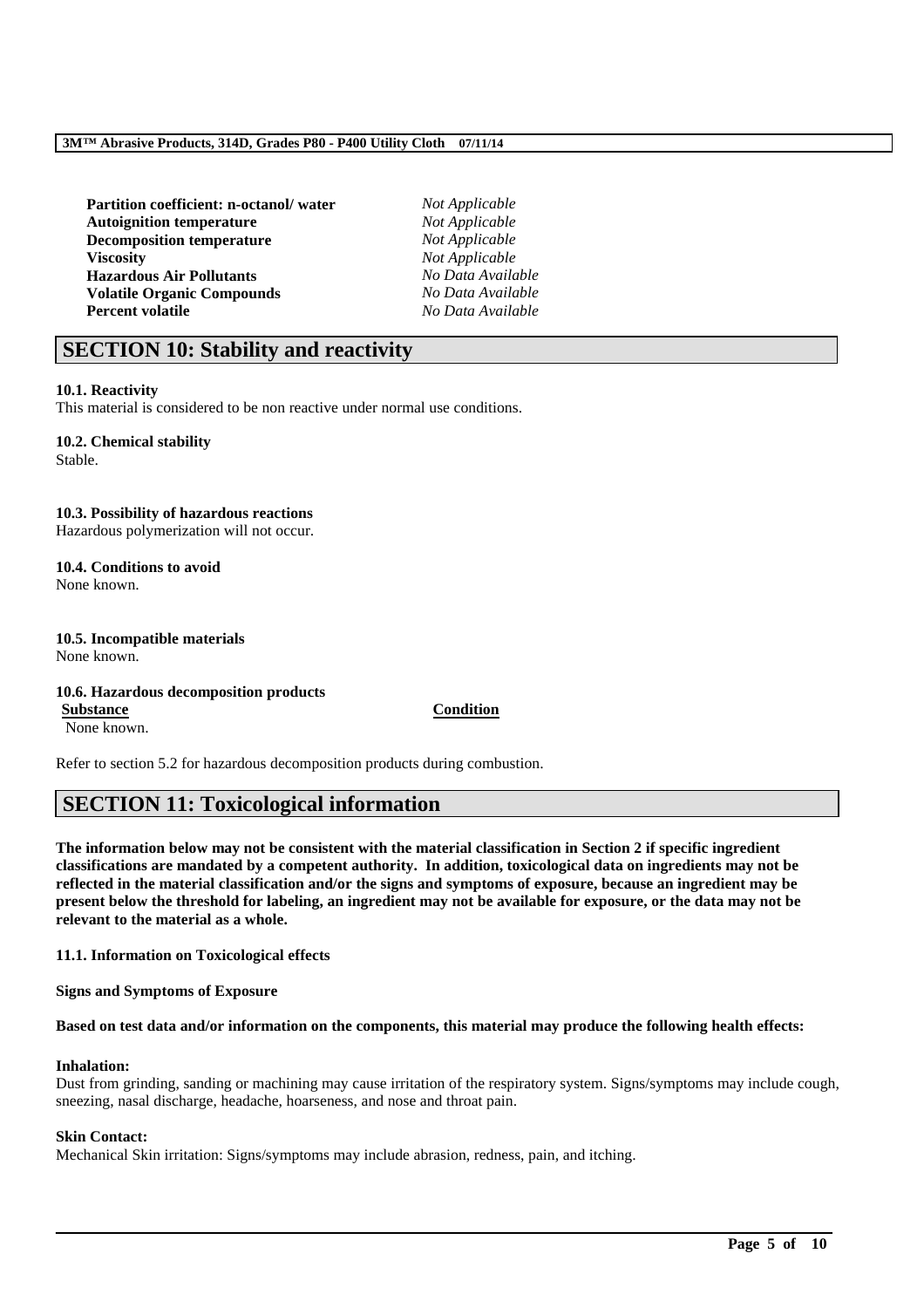### **Eye Contact:**

Mechanical eye irritation: Signs/symptoms may include pain, redness, tearing and corneal abrasion.

Dust created by grinding, sanding, or machining may cause eye irritation. Signs/symptoms may include redness, swelling, pain, tearing, and blurred or hazy vision.

### **Ingestion:**

No health effects are expected.

### **Carcinogenicity:**

| Ingredient       | C.A.S. No. | <b>Class Description</b>         | <b>Regulation</b>                           |
|------------------|------------|----------------------------------|---------------------------------------------|
| Carbon Black     | 1333-86-4  | Grp. 2B: Possible human carc.    | International Agency for Research on Cancer |
| Titanium Dioxide | 13463-67-7 | Grn.<br>2B: Possible human carc. | International Agency for Research on Cancer |

### **Additional Information:**

This document covers only the 3M product. For complete assessment, when determining the degree of hazard, the material being abraded must also be considered.

This product contains titanium dioxide. Cancer of the lungs has been observed in rats that inhaled high levels of titanium dioxide. No exposure to inhaled titanium dioxide is expected during the normal handling and use of this product. Titanium dioxide was not detected when air sampling was conducted during simulated use of similar products containing titanium dioxide. Therefore, the health effects associated with titanium dioxide are not expected during the normal use of this product. **Toxicological Data**

### If a component is disclosed in section 3 but does not appear in a table below, either no data are available for that endpoint or the data are not sufficient for classification.

| <b>Acute Toxicity</b>                |             |                |                                                   |
|--------------------------------------|-------------|----------------|---------------------------------------------------|
| <b>Name</b>                          | Route       | <b>Species</b> | <b>Value</b>                                      |
| Overall product                      | Ingestion   |                | No data available; calculated $ATE > 5,000$ mg/kg |
| Aluminum Oxide Mineral (non-fibrous) | Dermal      |                | LD50 estimated to be $> 5,000$ mg/kg              |
| Aluminum Oxide Mineral (non-fibrous) | Inhalation- | Rat            | $LC50 > 2.3$ mg/l                                 |
|                                      | Dust/Mist   |                |                                                   |
|                                      | (4 hours)   |                |                                                   |
| Aluminum Oxide Mineral (non-fibrous) | Ingestion   | Rat            | $LD50 > 5,000$ mg/kg                              |
| Filler                               | Dermal      | Rat            | $LD50 > 2,000$ mg/kg                              |
| Filler                               | Inhalation- | Rat            | $LC50$ 3.0 mg/l                                   |
|                                      | Dust/Mist   |                |                                                   |
|                                      | (4 hours)   |                |                                                   |
| Filler                               | Ingestion   | Rat            | LD50 $6,450$ mg/kg                                |
| Filler                               | Dermal      |                | LD50 estimated to be $> 5,000$ mg/kg              |
| Filler                               | Ingestion   | Human          | $LD50 > 15,000$ mg/kg                             |
| Titanium Dioxide                     | Dermal      | Rabbit         | $LD50 > 10,000$ mg/kg                             |
| Titanium Dioxide                     | Inhalation- | Rat            | $LC50 > 6.82$ mg/l                                |
|                                      | Dust/Mist   |                |                                                   |
|                                      | (4 hours)   |                |                                                   |
| Titanium Dioxide                     | Ingestion   | Rat            | $LD50 > 10,000$ mg/kg                             |
| Carbon Black                         | Dermal      | Rabbit         | $LD50 > 3,000$ mg/kg                              |
| Carbon Black                         | Ingestion   | Rat            | $LD50 > 8,000$ mg/kg                              |

 $ATE = acute$  toxicity estimate

### **Skin Corrosion/Irritation**

| <b>Name</b>                          | <b>Species</b> | Value                     |
|--------------------------------------|----------------|---------------------------|
| Aluminum Oxide Mineral (non-fibrous) | Rabbit         | No significant irritation |
| Filler                               | Rabbit         | No significant irritation |
| Filler                               |                | No significant irritation |
| Titanium Dioxide                     | Rabbit         | No significant irritation |
| Carbon Black                         | Rabbit         | No significant irritation |

\_\_\_\_\_\_\_\_\_\_\_\_\_\_\_\_\_\_\_\_\_\_\_\_\_\_\_\_\_\_\_\_\_\_\_\_\_\_\_\_\_\_\_\_\_\_\_\_\_\_\_\_\_\_\_\_\_\_\_\_\_\_\_\_\_\_\_\_\_\_\_\_\_\_\_\_\_\_\_\_\_\_\_\_\_\_\_\_\_\_

#### **Serious Eye Damage/Irritation**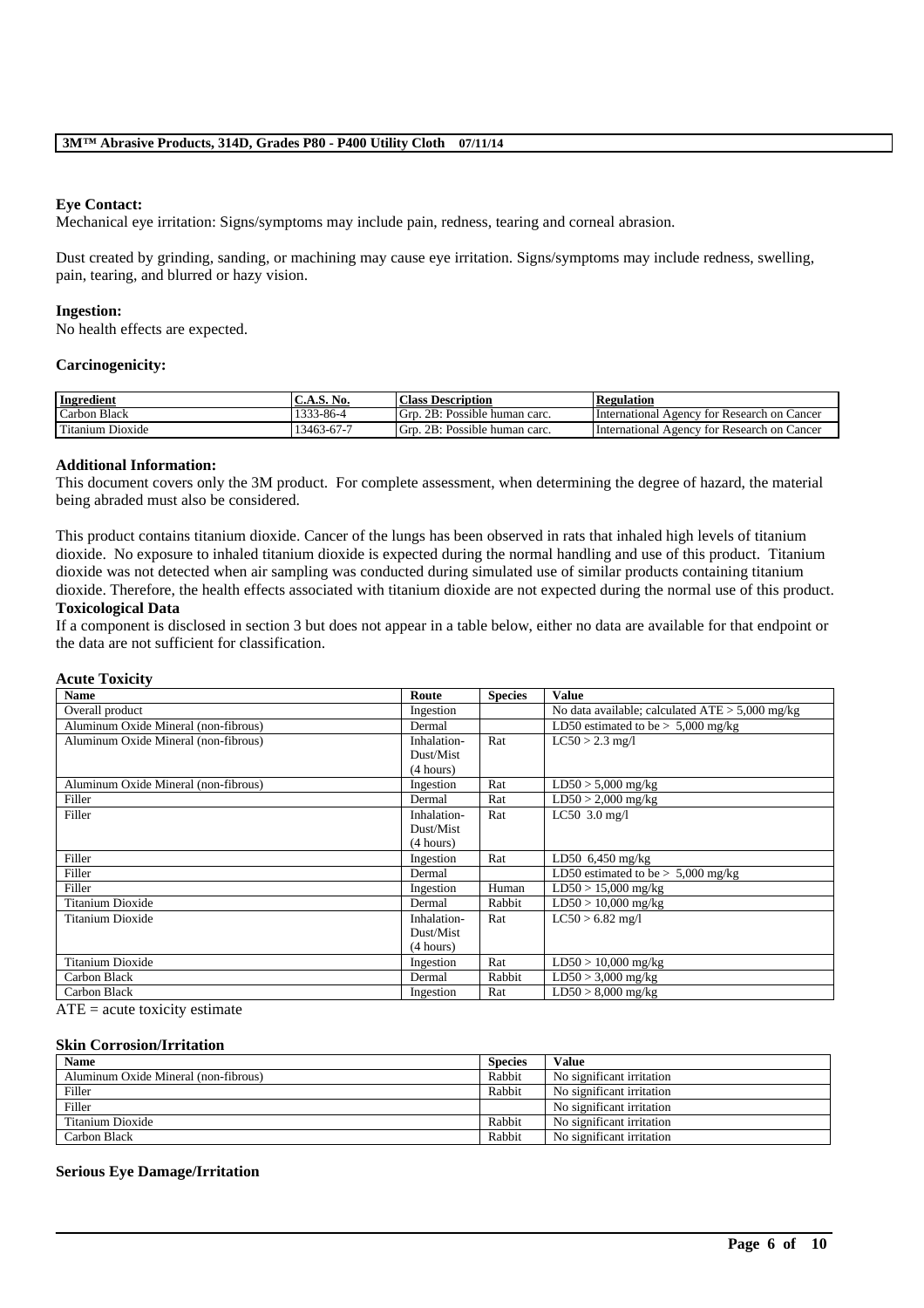| <b>Name</b>                          | <b>Species</b> | <b>Value</b>              |
|--------------------------------------|----------------|---------------------------|
| Aluminum Oxide Mineral (non-fibrous) | Rabbit         | No significant irritation |
| Filler                               | Rabbit         | No significant irritation |
| Filler                               |                | No significant irritation |
| Titanium Dioxide                     | Rabbit         | No significant irritation |
| Carbon Black                         | Rabbit         | No significant irritation |

# **Skin Sensitization**

| Name             | <b>Species</b> | Value                       |
|------------------|----------------|-----------------------------|
| Titanium Dioxide | Human          | $\cdots$<br>Not sensitizing |
|                  | and            |                             |
|                  | animal         |                             |

# **Respiratory Sensitization**

| <b>Name</b> | Species | ⁄ alue<br>. |
|-------------|---------|-------------|
|             |         |             |

# **Germ Cell Mutagenicity**

| <b>Name</b>                          | Route    | <b>Value</b>                                   |
|--------------------------------------|----------|------------------------------------------------|
| Aluminum Oxide Mineral (non-fibrous) | In Vitro | Not mutagenic                                  |
| Titanium Dioxide                     | In Vitro | Not mutagenic                                  |
| Titanium Dioxide                     | In vivo  | Not mutagenic                                  |
| Carbon Black                         | In Vitro | Not mutagenic                                  |
| Carbon Black                         | In vivo  | Some positive data exist, but the data are not |
|                                      |          | sufficient for classification                  |

# **Carcinogenicity**

| <b>Name</b>                          | Route      | <b>Species</b> | <b>Value</b>     |
|--------------------------------------|------------|----------------|------------------|
| Aluminum Oxide Mineral (non-fibrous) | Inhalation | Rat            | Not carcinogenic |
| Filler                               | Inhalation | Multiple       | Not carcinogenic |
|                                      |            | animal         |                  |
|                                      |            | species        |                  |
| Titanium Dioxide                     | Ingestion  | Multiple       | Not carcinogenic |
|                                      |            | animal         |                  |
|                                      |            | species        |                  |
| Titanium Dioxide                     | Inhalation | Rat            | Carcinogenic     |
| Carbon Black                         | Dermal     | Mouse          | Not carcinogenic |
| Carbon Black                         | Ingestion  | Mouse          | Not carcinogenic |
| Carbon Black                         | Inhalation | Rat            | Carcinogenic     |

# **Reproductive Toxicity**

## **Reproductive and/or Developmental Effects**

| <b>Name</b> | Route     | Value                    | <b>Species</b> | <b>Test Result</b>     | <b>Exposure</b><br><b>Duration</b>             |
|-------------|-----------|--------------------------|----------------|------------------------|------------------------------------------------|
| Filler      | Ingestion | Not toxic to development | Rat            | NOAEL 625<br>mg/kg/day | $v$ or $v$ are $\alpha$<br>during<br>gestation |

# **Target Organ(s)**

# **Specific Target Organ Toxicity - single exposure**

| <b>Name</b> | Route      | Target Organ(s)    | Value                 | <b>Species</b> | <b>Test Result</b>                   | <b>Exposure</b><br><b>Duration</b> |
|-------------|------------|--------------------|-----------------------|----------------|--------------------------------------|------------------------------------|
| Filler      | Inhalation | respiratory system | All data are negative | Rat            | <b>NOAEL</b><br>$0.812 \text{ mg}/1$ | 90 minutes                         |

### **Specific Target Organ Toxicity - repeated exposure**

| <b>Name</b>                             | Route      | Target Organ(s)                      | Value                                                                              | <b>Species</b> | <b>Test Result</b>            | <b>Exposure</b>          |
|-----------------------------------------|------------|--------------------------------------|------------------------------------------------------------------------------------|----------------|-------------------------------|--------------------------|
|                                         |            |                                      |                                                                                    |                |                               | <b>Duration</b>          |
| Aluminum Oxide Mineral<br>(non-fibrous) | Inhalation | pneumoconiosis<br>pulmonary fibrosis | Some positive data exist, but the<br>data are not sufficient for<br>classification | Human          | <b>NOAEL Not</b><br>available | occupational<br>exposure |
| Filler                                  | Inhalation | respiratory system                   | Some positive data exist, but the                                                  | Human          | <b>NOAEL Not</b>              | occupational             |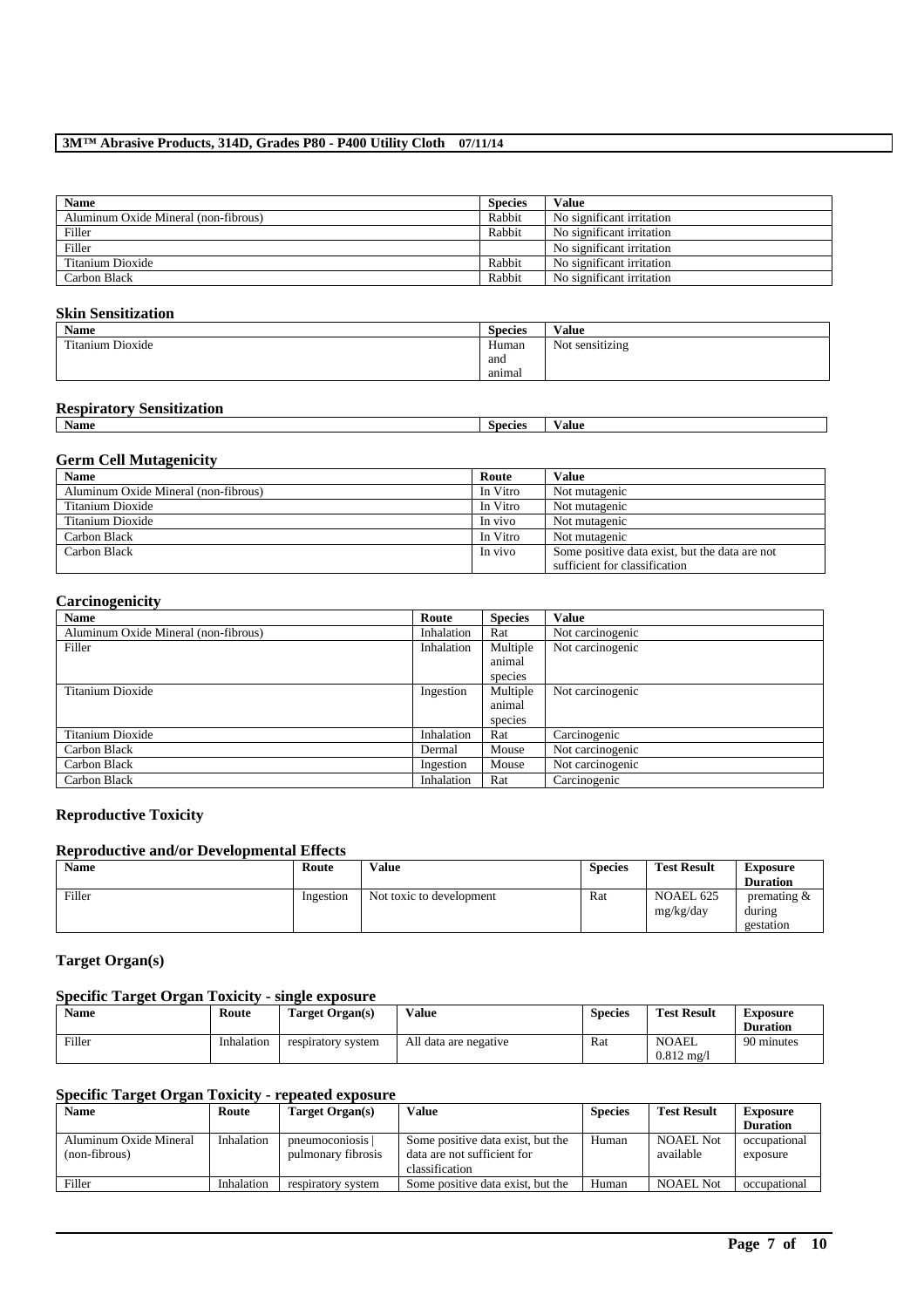|                         |            |                    | data are not sufficient for<br>classification                                      |       | available                     | exposure                 |
|-------------------------|------------|--------------------|------------------------------------------------------------------------------------|-------|-------------------------------|--------------------------|
| Filler                  | Inhalation | pneumoconiosis     | Causes damage to organs<br>through prolonged or repeated<br>exposure               | Human | <b>NOAEL NA</b>               | occupational<br>exposure |
| Filler                  | Inhalation | pulmonary fibrosis | Some positive data exist, but the<br>data are not sufficient for<br>classification | Rat   | NOAEL Not<br>available        |                          |
| Titanium Dioxide        | Inhalation | respiratory system | Some positive data exist, but the<br>data are not sufficient for<br>classification | Rat   | LOAEL<br>$0.010 \text{ mg}/1$ | 2 years                  |
| <b>Titanium Dioxide</b> | Inhalation | pulmonary fibrosis | All data are negative                                                              | Human | <b>NOAEL Not</b><br>available | occupational<br>exposure |
| Carbon Black            | Inhalation | pneumoconiosis     | Some positive data exist, but the<br>data are not sufficient for<br>classification | Human | NOAEL Not<br>available        | occupational<br>exposure |

### **Aspiration Hazard**

**Name Value**

**Please contact the address or phone number listed on the first page of the SDS for additional toxicological information on this material and/or its components.**

# **SECTION 12: Ecological information**

# **Ecotoxicological information**

Please contact the address or phone number listed on the first page of the SDS for additional ecotoxicological information on this material and/or its components.

## **Chemical fate information**

Please contact the address or phone number listed on the first page of the SDS for additional chemical fate information on this material and/or its components.

# **SECTION 13: Disposal considerations**

## **13.1. Disposal methods**

Dispose of contents/ container in accordance with the local/regional/national/international regulations.

Prior to disposal, consult all applicable authorities and regulations to insure proper classification. The substrate that was abraded must be considered as a factor in the disposal method for this product. Dispose of waste product in a permitted industrial waste facility. As a disposal alternative, incinerate in a permitted waste incineration facility. Proper destruction may require the use of additional fuel during incineration processes. If no other disposal options are available, waste product may be placed in a landfill properly designed for industrial waste.

## **EPA Hazardous Waste Number (RCRA):** Not regulated

# **SECTION 14: Transport Information**

Not regulated per U.S. DOT, IATA or IMO.

*These transportation classifications are provided as a customer service. As the shipper YOU remain responsible for complying with all applicable laws and regulations, including proper transportation classification and packaging. 3M transportation classifications are based on product formulation, packaging, 3M policies and 3M understanding of applicable current regulations. 3M does not guarantee the accuracy of this classification information. This information applies only to transportation classification and not the packaging, labeling, or marking requirements. The original 3M package is certified for U.S. ground shipment only. If you are shipping by air or ocean, the package may not meet*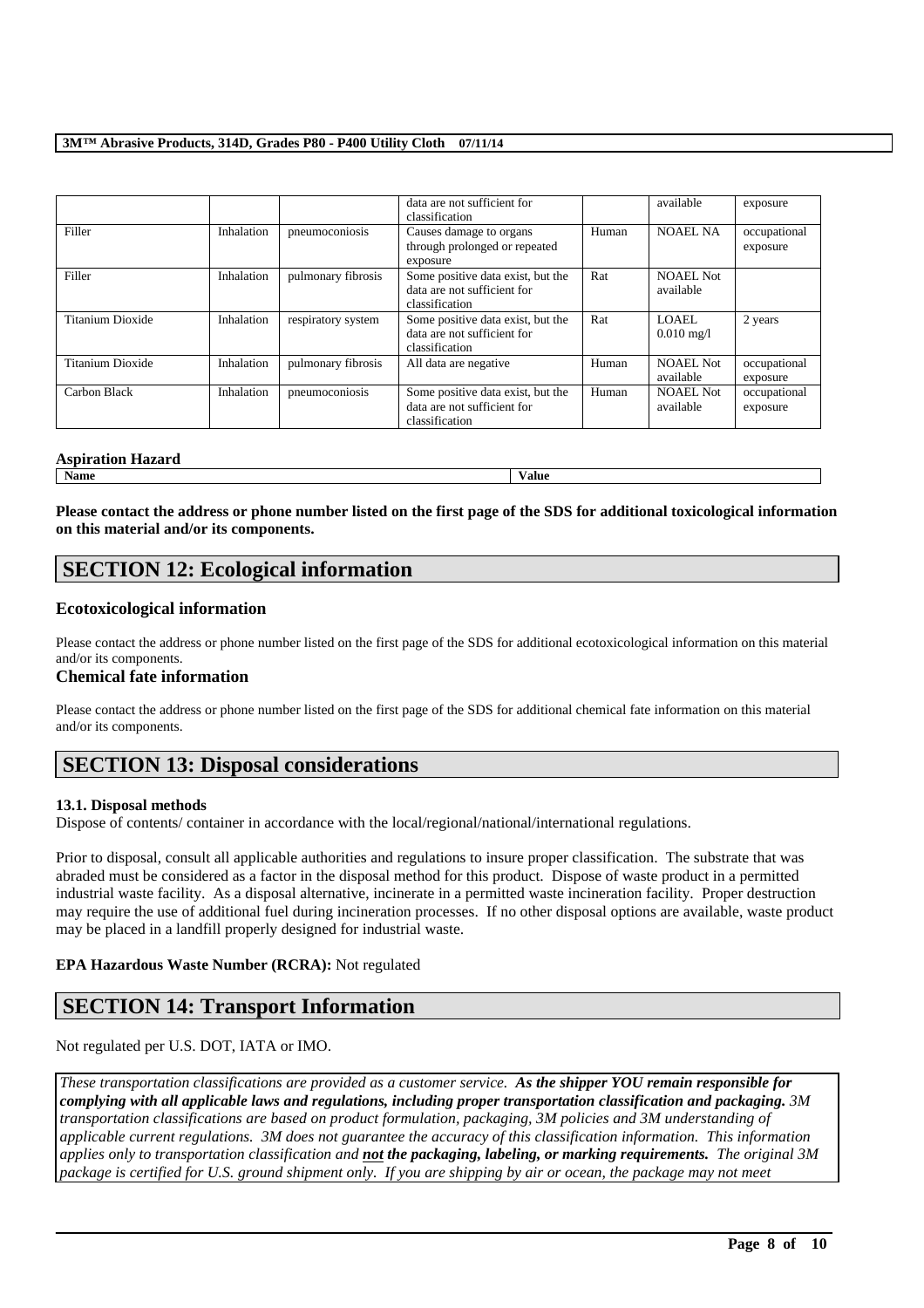*applicable regulatory requirements.* 

# **SECTION 15: Regulatory information**

# **15.1. US Federal Regulations**

Contact 3M for more information.

### **311/312 Hazard Categories:**

Fire Hazard - No Pressure Hazard - No Reactivity Hazard - No Immediate Hazard - No Delayed Hazard - No

## **15.2. State Regulations**

Contact 3M for more information.

# **15.3. Chemical Inventories**

This product is an article as defined by TSCA regulations, and is exempt from TSCA Inventory listing requirements.

Contact 3M for more information.

# **15.4. International Regulations**

Contact 3M for more information.

**This SDS has been prepared to meet the U.S. OSHA Hazard Communication Standard, 29 CFR 1910.1200.**

# **SECTION 16: Other information**

## **NFPA Hazard Classification**

**Health:** 0 **Flammability:** 1 **Instability:** 0 **Special Hazards:** None

National Fire Protection Association (NFPA) hazard ratings are designed for use by emergency response personnel to address the hazards that are presented by short-term, acute exposure to a material under conditions of fire, spill, or similar emergencies. Hazard ratings are primarily based on the inherent physical and toxic properties of the material but also include the toxic properties of combustion or decomposition products that are known to be generated in significant quantities.

#### **HMIS Hazard Classification**

**Health:** 0 **Flammability:** 1 **Physical Hazard:** 0 **Personal Protection:** X - See PPE section.

Hazardous Material Identification System (HMIS® III) hazard ratings are designed to inform employees of chemical hazards in the workplace. These ratings are based on the inherent properties of the material under expected conditions of normal use and are not intended for use in emergency situations. HMIS® III ratings are to be used with a fully implemented HMIS® III program. HMIS® is a registered mark of the American Coatings Association (ACA).

| <b>Document Group:</b> | 19-9370-8 | <b>Version Number:</b>  | 6.05     |
|------------------------|-----------|-------------------------|----------|
| <b>Issue Date:</b>     | 07/11/14  | <b>Supercedes Date:</b> | 03/24/14 |

DISCLAIMER: The information in this Safety Data Sheet (SDS) is believed to be correct as of the date issued. 3M MAKES NO WARRANTIES, EXPRESSED OR IMPLIED, INCLUDING, BUT NOT LIMITED TO, ANY IMPLIED WARRANTY OF MERCHANTABILITY OR FITNESS FOR A PARTICULAR PURPOSE OR COURSE OF PERFORMANCE OR USAGE OF TRADE. User is responsible for determining whether the 3M product is fit for a particular purpose and suitable for user's method of use or application. Given the variety of factors that can affect the use and application of a 3M product, some of which are uniquely within the user's knowledge and control, it is essential that the user evaluate the 3M product to determine whether it is fit for a particular purpose and suitable for user's method of use or application.